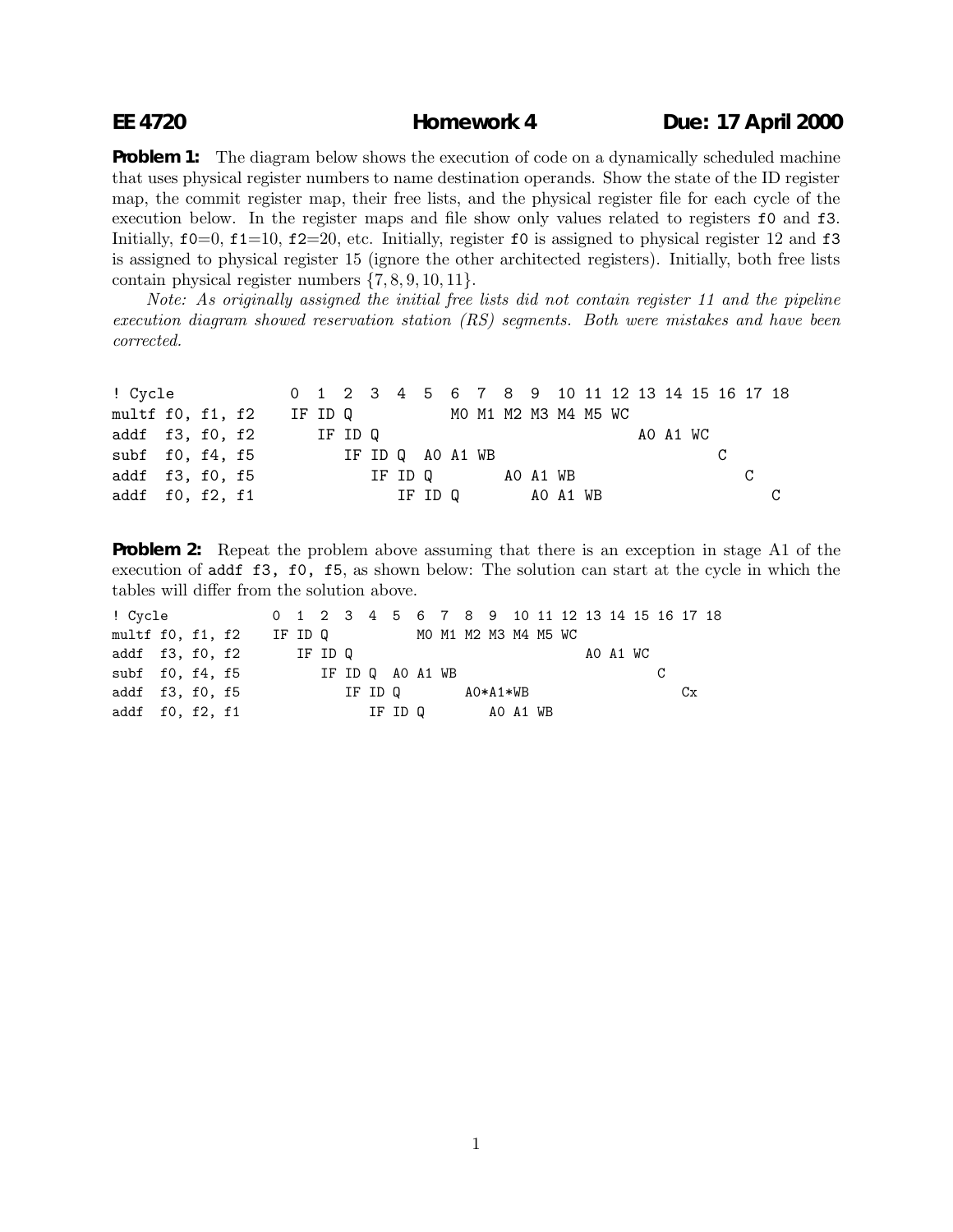**Problem 3:** The diagram below, of a dynamically scheduled processor, omits hardware that checks whether the register map should be updated in the WB stage. (The hardware was described in class.) Add the hardware to the diagram (at the same level of detail as other parts of the diagram).

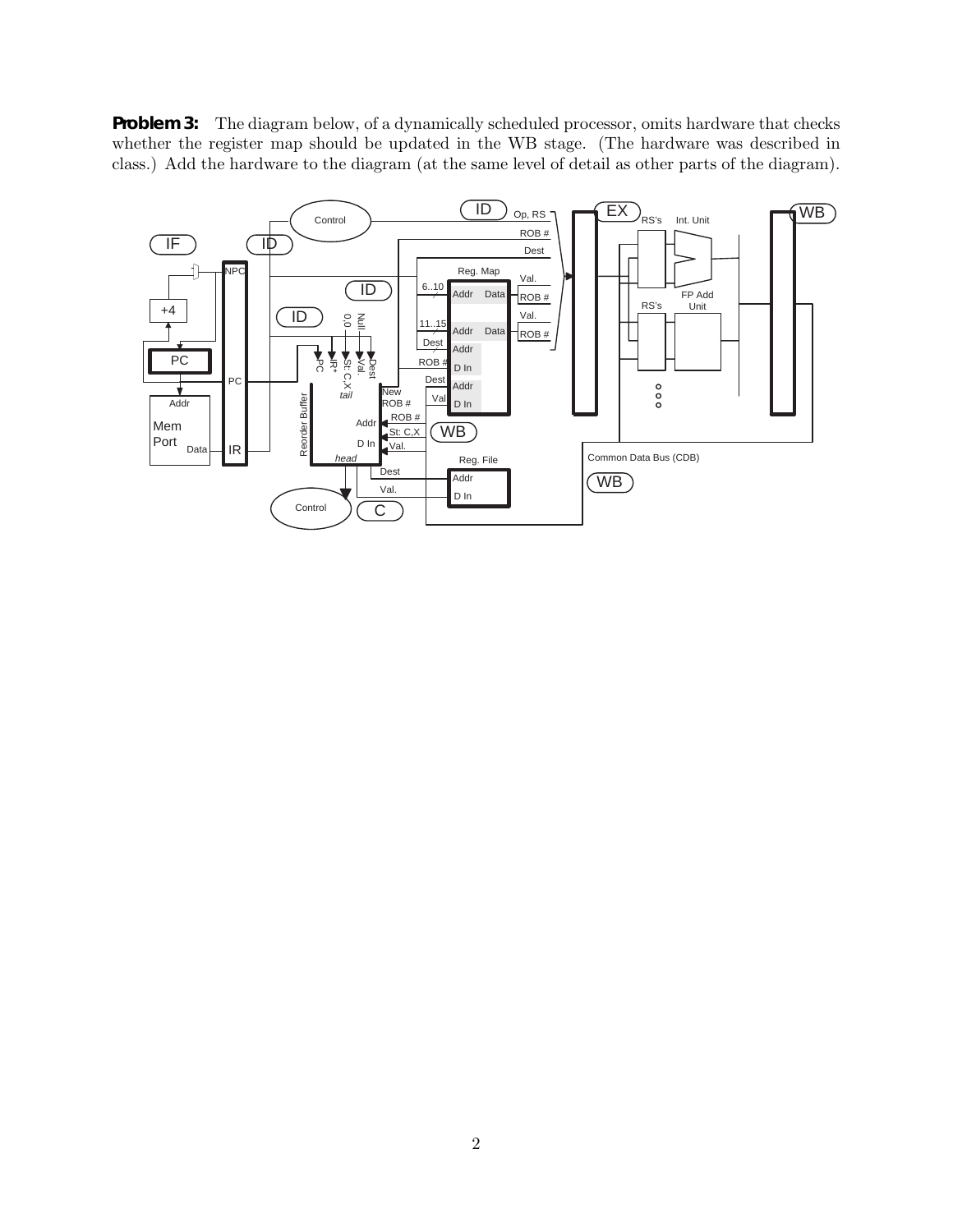**Problem 4:** Draw a pipeline execution diagram for the DLX code below running on a dynamically scheduled 4-way superscalar implementation with the following characteristics:

- Dynamically scheduled using a reorder buffer to name registers (method 1).
- One load/store functional unit with stages L1 and L2.
- No dynamic (hardware) branch prediction, all branches are predicted not taken. Branch predictor uses the B functional unit and must wait for its operand like any other instruction.
- Four integer execution units.

Find the IPC for an execution of a large number of iterations. Show the execution for 14 cycles or until there is enough information to compute the IPC, which ever is shorter.

```
! Note: runs for many iterations.
add r3, r0, r0
LOOP:! LOOP = 0x1000
 lw r1, 4(r2)
add r3, r3, r1
 lw r2, 8(r2)
 bneq r2, LOOP
 xor r0, r0, r0
```
**Problem 5:** Repeat the problem above when the branch is statically predicted as taken and the branch target is computed in the ID stage.